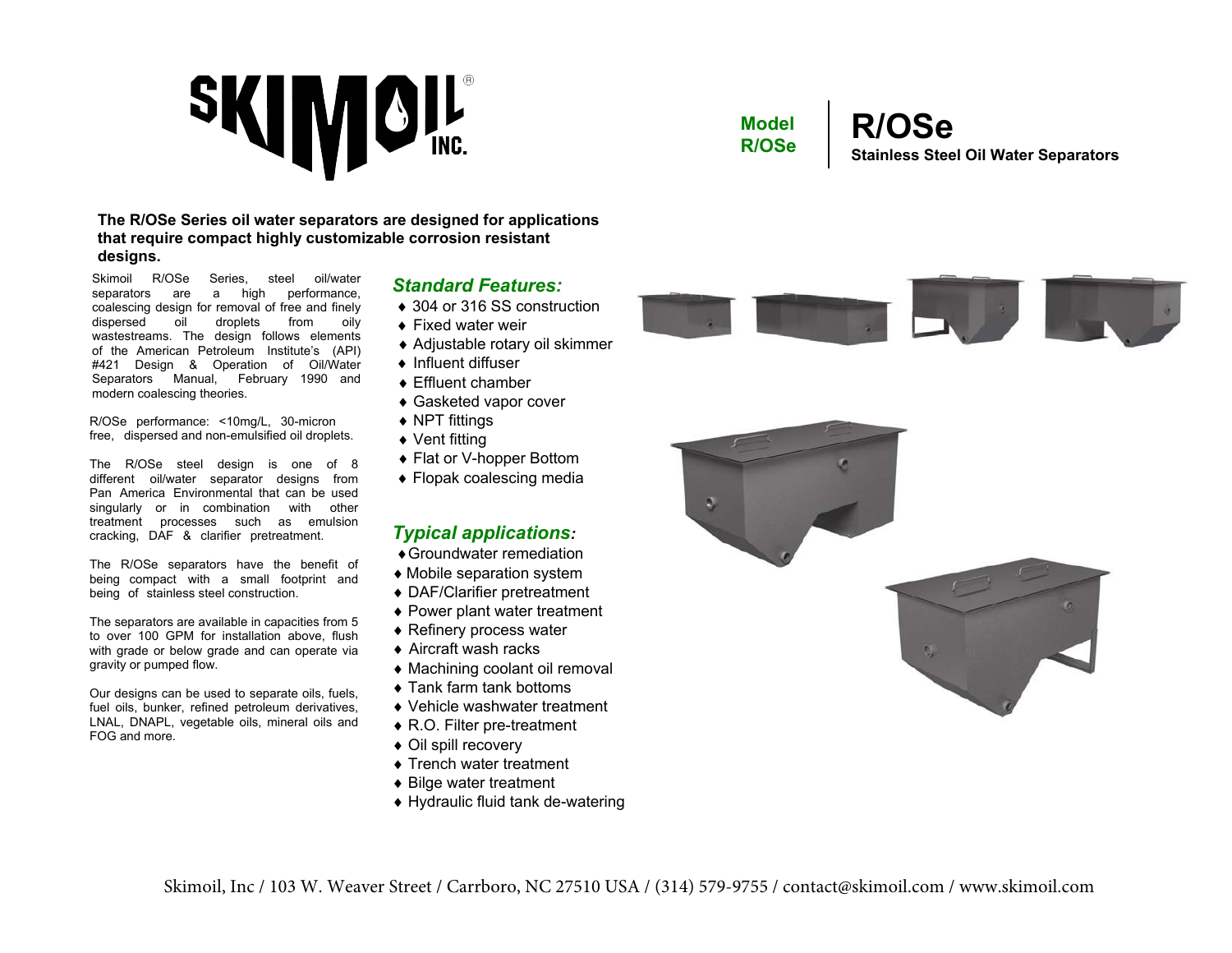

#### *The R/OSe flat bottom design:*

 Apply in low/no solids applications or where budget constraints require a Simple design.

- Elevation legs can be provided to meet site elevation requirements.

#### *The R/OSe flat bottom design with expanded effluent:*

Apply in low/no solids applications where integrated effluent pumpout is Desired or required.

 Elevation legs can be provided to meet site elevation requirements.



Apply to applications where solids will be present and the need for sludge collection and removal is required.

 Elevation legs can be provided to meet site elevation requirements.



#### *The R/OSe with hopper bottom and expanded effluent:*

 Apply to applications where solids will be present and the need for sludge collection and removal is required.

- Expanded effluent allows clean water pumpout directly from tank.
- Elevation legs can be provided to meet site elevation requirements.

# **Model**

# **R/OSe R/OSe Steel Oil Water Separators**

The R/OSe separators can be provided with many options to create a complete, custom system design to fit your application and particular needs.

Customization of the separator tank is offered to further tailor the design to your needs.

#### *Options:*

- Influent feed system
- Effluent pump out
- Oil pump out
- Sludge pumpout
- Retpak secondary coalescer
- Elevating legs
- Drum oil skimmer
- Pipe oil skimmer
- Belt oil skimmer
- Expanded effluent chamber
- Expanded oil reservoir
- Inlet preseparation/settling chamber
- Alternate media construction
- Effluent solids filter
- Effluent carbon (GAC) filter
- Effluent AQAM (organoclay) filter
- High level alarms
- Freeze protection
- Vent scrubber
- Oil monitor/readout system
- High temperature design
- 304 or 316SS tank construction
- Retpak secondary coalescing media
- Elevated design
- Walkways/platforms
- Trailer mounted systems
- Containerized systems
- External storage/pre-separation tanks
- pH neutralization system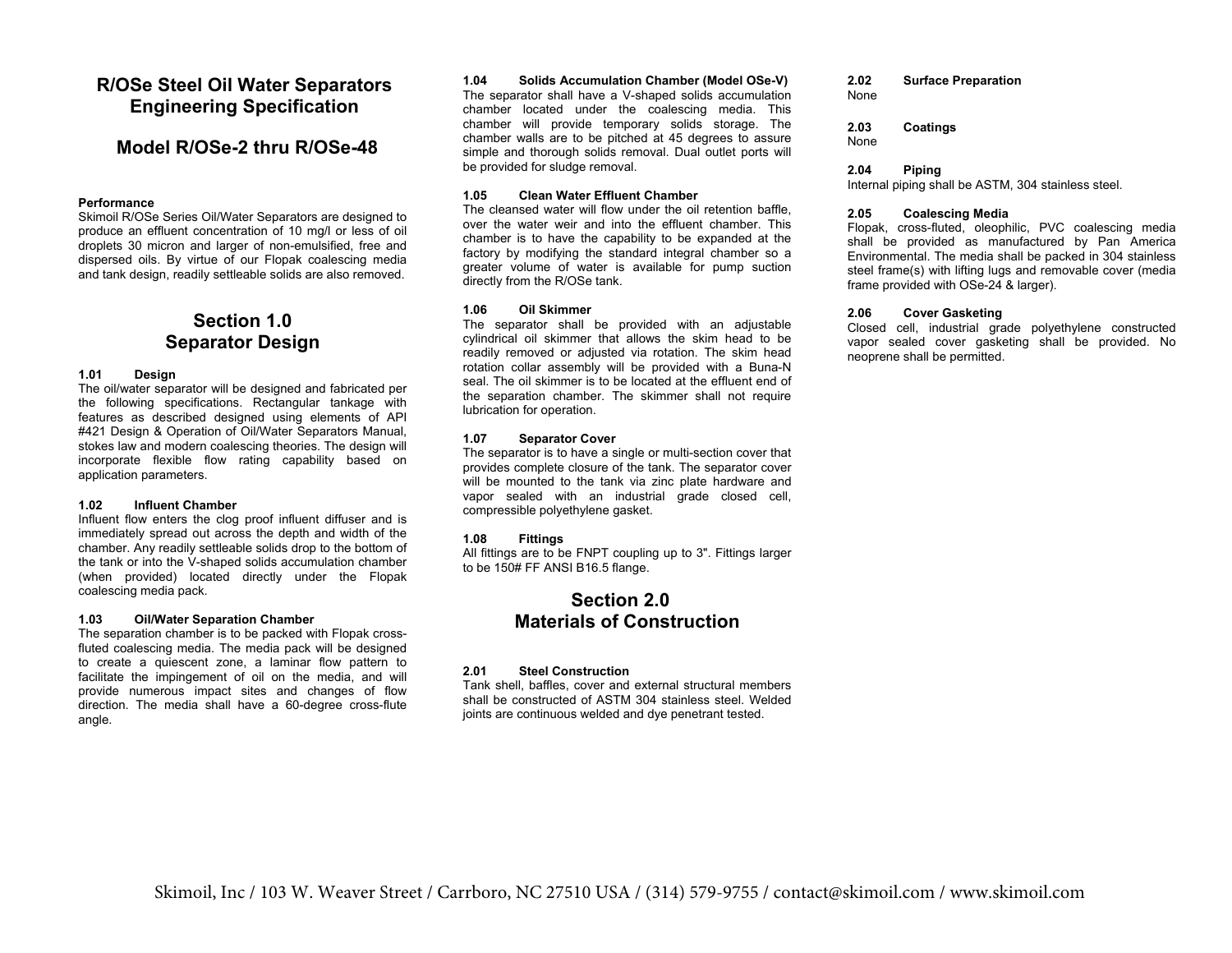#### **Oil Water Separator Options Descriptions**

**Influent Feed System** Air operated, diaphragm pump with air controls or progressive cavity pump, sump level switches & Nema 4 control panel, base mounted, 115/230/460V power offered. Electric diaphragm pumps available.

**Effluent Pumpout** Centrifugal pump with level switches & Nema 4 control panel, base mounted, 115/230/460V power offered. OS Effluent chamber must be expanded to accommodate pumpout or provision of an external pumpout tank.

**Sludge Pumpout System** Air operated, diaphragm pump with air controls & Nema 4 control panel, auto on/off timer, base mounted, 115V/1ph/60Hz power req'd. Progressive cavity pump system also available. 1 - 100 GPM.

**Oil Pumpout System** Air operated, diaphragm pump with air controls, level switches & Nema 4 control panel, base mounted, 115V/1ph/60Hz power req'd. Electric gear or progressive pump systems available. 1 - 100 GPM (larger if<br>roquirod) required)

**Freeze Protection** Immersion heaters mounted through tank wall. Each heater has an independent thermocouple well, 0-100 deg. F thermostat and Nema 1 (or optional Nema 4) housing. 230/460V/3ph/60Hz power req'd.

**Retpak Secondary Coalescer** High surface area, reticulated, secondary coalescing media for polishing flow after standard Flow-Thru media.

**Oil Sight Glass** Two automatic, brass valves with tempered sight glass and protection rods mounted in oil reservoir. If glass is broken check ball stops outflow from reservoir.

**External Sight / Level Glass** An externally mounted clear PVC sight tube is provided with multi-point level switch for indication or pump control of oil or water. Switch is removable for cleaning and inspection.

**Elevation Stand** Epoxy coated steel stand or legs to elevate tank to desired level. Standard deck height is 30".

Full platforms & walkways with ladders or stairways can be designed where required or desired.

**High Temperature Design** Flow-Thru coalescing media and any piping is constructed of a combination of CPVC &/ or polypropylene (or other materials) for temperature resistance up to 200° F.

**Alternate Media Construction**Standard Flow-Thru media is PVC. HPVC, polypropylene, glass-coupled polypropylene and 304/316 stainless media is available. Contact PAE to determine proper media type for your application. Media plate spacing is available in 1/2", 3/4" & 1.2".

**External Storage/Feed Tanks** A wide variety of tank volumes can be supplied for your water, product and sludge holding needs. Flat bottom and cone bottom designs constructed in polyethylene, fiberglass, steel & stainless steel can be provided.

**Effluent Filter Systems** Solids filter systems can be provided to remove filterable solids from the separator effluent. Contact SkimOIL to determine proper filtration needs for your application.

**AQAM Filter Systems** AQAM (Alkyl Quaternary Ammonium Montmorillonite) filter systems can be provided to remove trace hydrocarbons, sheens, DNAPLs, slightly soluble chlorinated hydrocarbons and high molecular weight organics from the separator effluent. Contact SkimOIL to determine proper filtration needs for your application.

Can be used to protect and increase GAC lifespan.

**Carbon Filtration Systems (GAC)** GAC carbon filters can be provided to remove contaminants after the separator. Contact SkimOIL to determine proper system needs for your application.

**Emulsion Cracking Systems** Emulsion cracking systems can be provided to remove oil-in-water emulsions prior to the separator. Contact SkimOIL to determine proper system needs for your application.

**pH Adjustment Systems** pH adjustment systems can be provided to maintain pH levels prior to or after the separator. Contact SkimOIL to determine proper system needs for your application.

**System Containerization** OS separators with any options can be installed in a 20 or 40' shipping container(s) to simplify system provision and field implementation. System would include the complete mounting, piping and wiring of the system in one or more container as required by the project.

**Trailer Mounting** OS separators can be mounted on or in a trailer for system mobilization. Trailer design generally includes corner leveling jacks, bubble levels, electric or hydraulic brakes, piping and wiring of options.

**Field Skid Mounting** OS separator system can be mounted to a mobile skid with leveling for quick field mobilization.

**Skid Mounted System** OS separators can be combined with our other treatment equipment and options into a fully integrated, custom designed system completely mounted, plumbed and wired to a system skid. To simplify your need to do the wiring and plumbing on site, reducing your time frames and on site costs, we design around your requirements.

**Vent Scrubber** Separator vapors can be extracted and scrubbed prior to discharge to atmosphere to remove VOC content.

**Level Sensors** Level sensors can be provided to detect water and oil/fuels. One or more sensor points can be provided to perform various functions such as high level, low level, pump on/off based on liquid levels and level detection for DCS controls or other functions based on your needs.

**Class 1 Div 1 & 2** Systems can be designed for use in a class 1 div 1 or 2 environment. Controls, components and wiring are changed to meet the needs of these environments. Intrinsically safe relays are also used for level sensors.

**Oil Monitor** An oil detection system can be provided to monitor effluent oil content and provide various actions based on the oil alarm setpoint. Actions might include: audible/visual alarm, redirection of influent or effluent via actuated valve, shutdown of influent pump or your custom action.